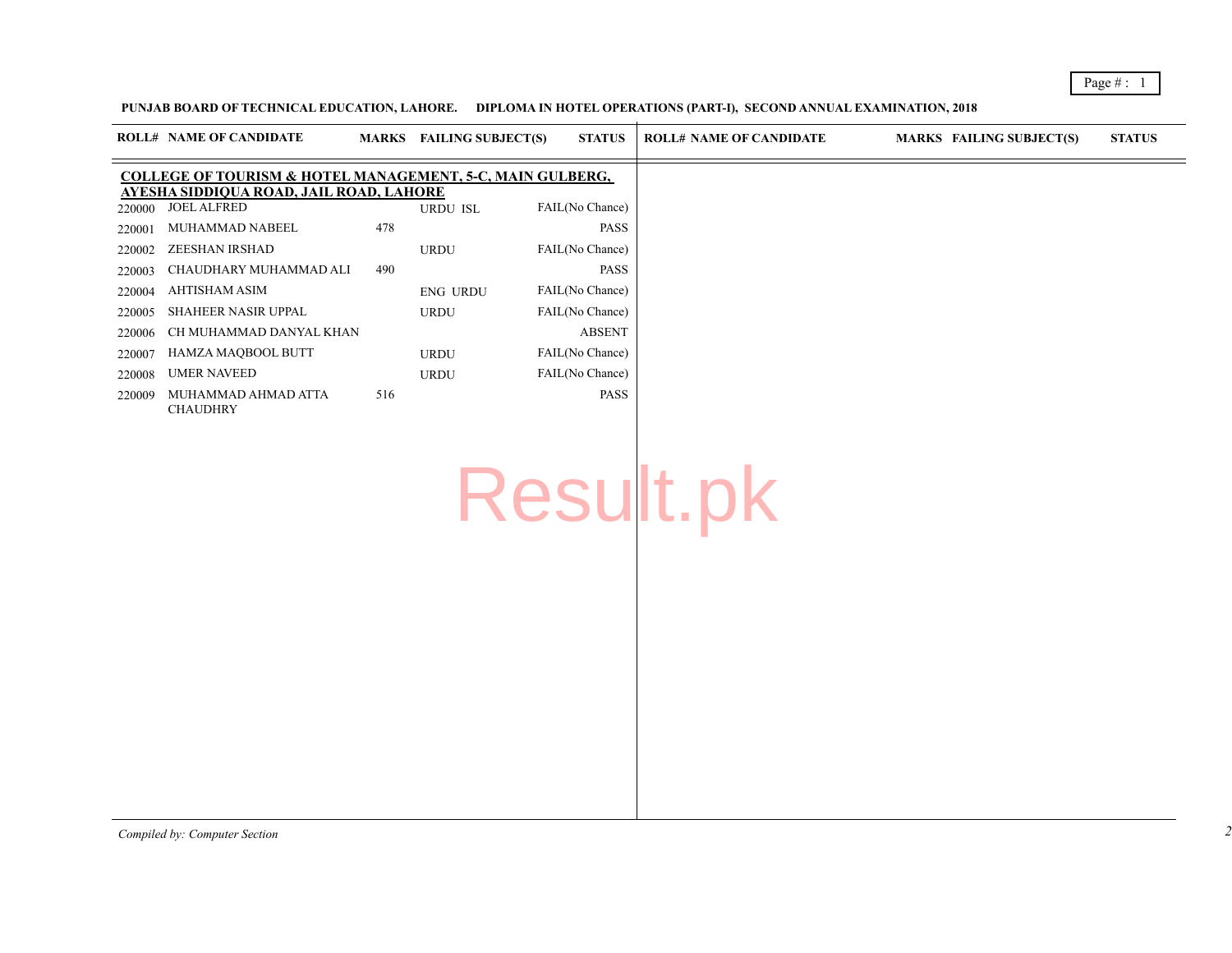## PUNJAB BOARD OF TECHNICAL EDUCATION, LAHORE. DIPLOMA IN HOTEL OPERATIONS (17) (PART-I), SECOND ANNUAL EXAMINATI

|        | <b>ROLL# NAME OF CANDIDATE</b>                                                                                         |     | MARKS FAILING SUBJECT(S)                                                       | <b>STATUS</b> | <b>ROLL# NAME OF CANDIDATE</b> | <b>MARKS</b> |
|--------|------------------------------------------------------------------------------------------------------------------------|-----|--------------------------------------------------------------------------------|---------------|--------------------------------|--------------|
|        | <b>COLLEGE OF TOURISM &amp; HOTEL MANAGEMENT, 5-C, MAIN GULBERG,</b><br><b>AYESHA SIDDIQUA ROAD, JAIL ROAD, LAHORE</b> |     |                                                                                |               |                                |              |
| 222222 | SHER ALI KHAN                                                                                                          |     | $ENG-I$                                                                        | <b>FAIL</b>   |                                |              |
| 222223 | HUSSAIN NASEEB KHAN                                                                                                    | 439 |                                                                                | PASS          |                                |              |
|        |                                                                                                                        |     | (Controller of Examinations)<br>Punjab Board of Technical Education,<br>Lahore |               | Result.pk                      |              |
|        |                                                                                                                        |     |                                                                                |               |                                |              |

*Compiled by: Computer Section*